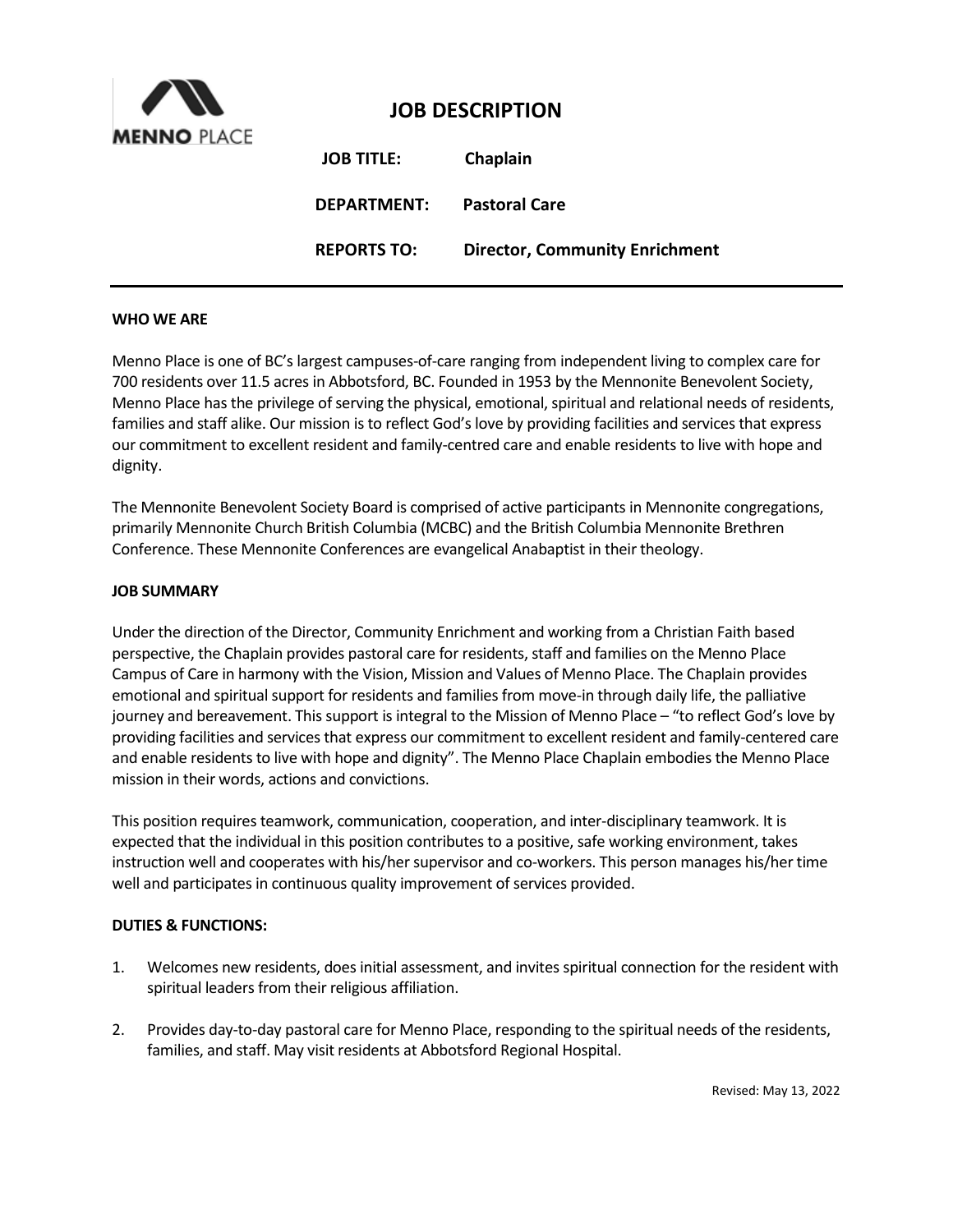- 3. Has a resident-and-family-centered approach to care. Provides support that enables residents and families to better live with hope and dignity. Consults with residents, families and members of the Leadership Team to plan programs that will best meet the needs of Menno Place residents.
- 4. Coordinates and leads devotions, Bible studies, Chapel programs, Sunday Worship Services, Staff Prayer Group, Hymn/Worship sing-a-longs and individual visitations with the residents.
- 5. In conjunction with the Manager of Recreation and other Chaplain(s), invites community, church and worship groups, chapel speakers, pastoral/ palliative care volunteers to participate in the spiritual care ministry.
- 6. Coordinates and schedules pastoral care volunteer training in collaboration with the other Chaplain(s). Works in collaboration with the Manager, Recreation and Volunteers to ensure all pastoral volunteers are recruited, oriented, trained and effectively supervised.
- 7. Coordinates and leads LiveStream ministry via the Menno TV channel, including prayer, announcements, chapel services, communion and other programs as required.
- 8. Serves, if requested, in an official capacity at resident funerals in Menno Place Chapels or in other churches / locations. Coordinates the annual site-wide memorial service in collaboration with the other Chaplain(s). Provides bereavement support as appropriate.
- 9. Supervises Chaplaincy students and/or Chaplaincy volunteers on practicums or Christian Work experience.
- 10. Transports residents by pushing wheelchairs and meets other physical needs of the residents, as may occasionally be required when working with them.
- 11. Participates on committees and in facility meetings, e.g. interdepartmental meetings, care conferences, ethics committee, etc.
- 12. Maintains statistical and resident development records for Continuous Quality Improvement purposes.
- 13. Provides pastoral counselling services for Menno Place residents and makes referrals to appropriate agencies or churches.
- 14. Maintains records related to pastoral care assessments, resident demographics and faith affiliation.
- 15. Liaises with local colleges and seminaries and coordinates all student practicum or intern positions in collaboration with the other Chaplain(s).
- 16. Meets with chaplain colleagues at least once per month for check-in.
- 17. Performs other related duties.